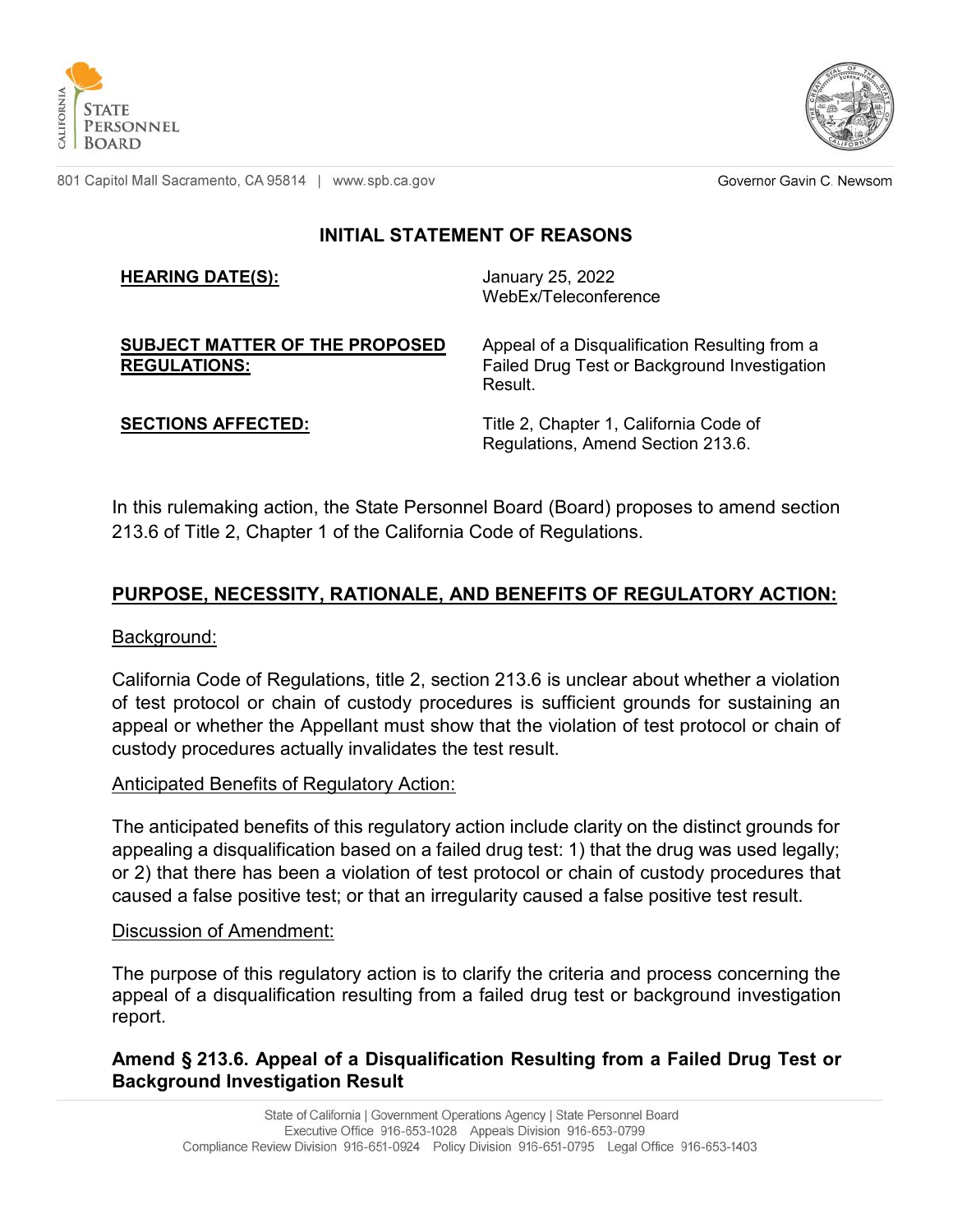



801 Capitol Mall Sacramento, CA 95814 | www.spb.ca.gov

Governor Gavin C. Newsom

Language will be added to section 213.6, subdivision (b) to clarify the grounds for appeal if an applicant fails a drug test. Additionally, it will be made clear that there are two distinct grounds for appeal, since the subdivision currently does not make a distinction.

- A. The first ground for appeal will be if the drug was used legally, rather than obtained legally.
- B. The second ground for appeal will be if the test result was a false positive resulting from a violation of test protocol, defect in chain of custody procedures, or another irregularity. This cleans up the current language
- C. Additionally, uses of "his/her" will be taken out and gender-neutral language will be used out of respect for non-binary applicants.

Section 213.6, subdivision (b) will now read as: An applicant disqualified as the result of failing the drug test may only appeal the disqualification on the grounds that: 1) the drug was obtained used legally, or 2) there has been test result was a false positive resulting from a violation of test protocol, erdefect in the chain of custody procedures, or another irregularity that invalidates the test result. A disqualified applicant may have his/herthe drug test specimen retested at his/herthe applicant's own expense as provided in Section  $213.4(i)(2)$  and include the results of the retesting in his/herthe appeal.

## **ECONOMIC IMPACT ASSESSMENT:**

The proposed regulations set standards only related to the Board's appeal procedures. Therefore, the adoption of these regulations will not:

- 1. Create or eliminate jobs within California.
- 2. Create new businesses or eliminate existing businesses within California.
- 3. Affect the expansion of businesses currently doing business within California.
- 4. Affect worker safety or the state's environment.

The adoption of these regulations, however, will have a positive impact on the general health and welfare of California residents in that the benefits of this regulatory action create a fair, equitable, and consistent process for the civil service hiring process.